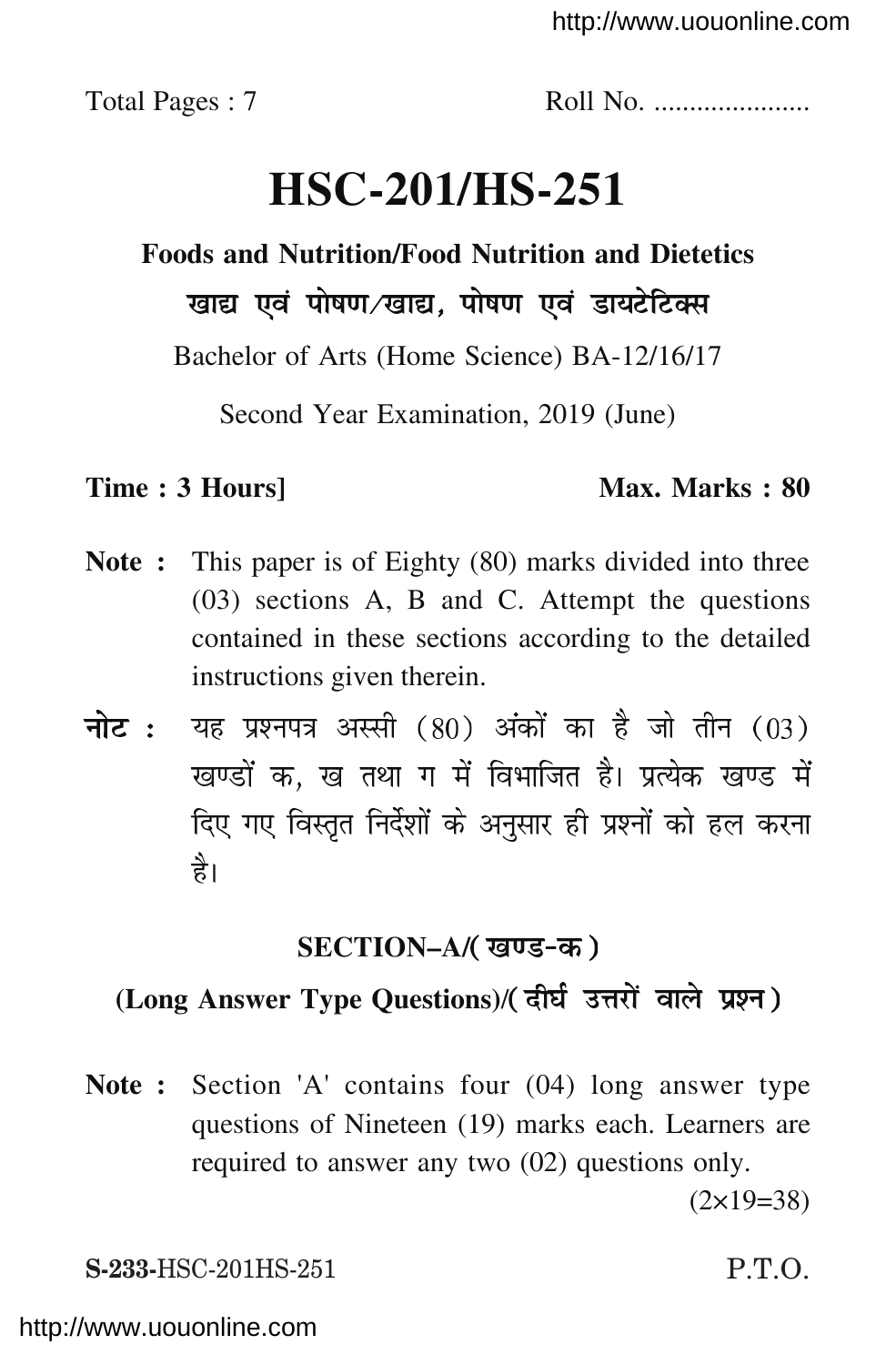- नोट: खण्ड 'क' में चार (04) दीर्घ उत्तरों वाले प्रश्न दिये गये हैं, प्रत्येक प्रश्न के लिए उन्नीस (19) अंक निर्धारित हैं। शिक्षार्थियों को इनमें से केवल दो प्रश्नों के उत्तर देने हैं।
- **1.** Describe the structure, nutritional value and composition of egg. Write the methods to judge the quality of egg.

अंडे़ की संरचना, पोषणात्मक मूल्य तथा संगठन बताइए? अंडे़ की गुणवत्ता को जाँचने की विधियाँ बताइए।

**2.** Define food Adulteration. What are common food adulterants. Mention the methods to identify them at household level and government policies to eradicate food adulteration.

खाद्य मिलावट को परिभाषित कोजिए। सामान्य खाद्य मिलावट पदार्थ कौन से होते है? घरेलू स्तर पर इनकों पहचानने की विधियों का उल्लेख कीजिए तथा इनके रोकथाम हेत सरकारी प्रयासों का उल्लेख कीजिए।

**3.** Write about disorders and deficiency symptoms of macronutrient and micro nutrient.

स्थूल पोषक तत्वों तथा सूक्ष्म पोषक तत्वों की हीनता से होने वाले रोगों तथा उनके लक्षणों के विषय में लिखिए।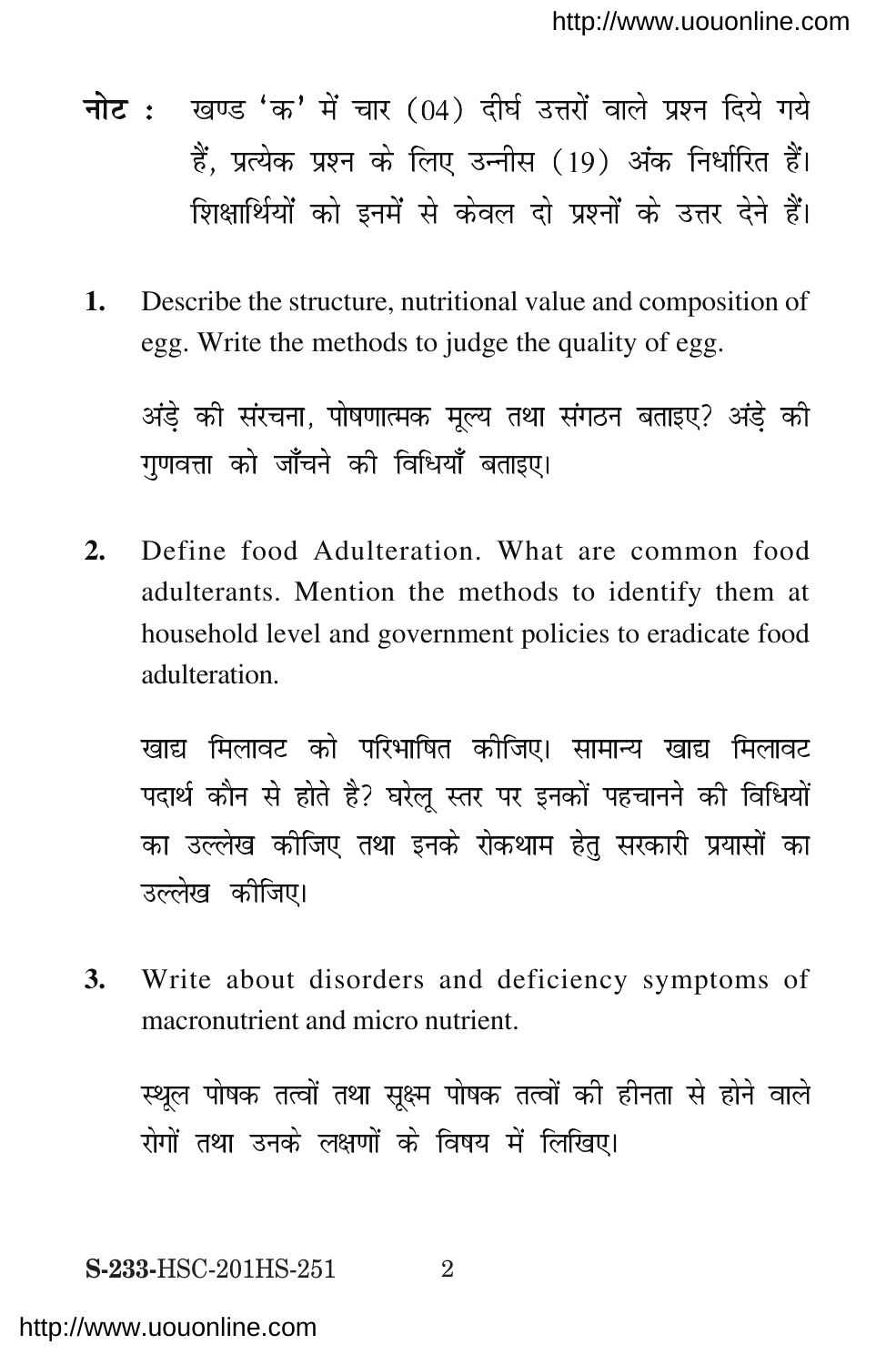**4.** Write the classification and functions of food. How can we improve the nutrition of and hygienic quality of food ? Discuss.

भोजन का वर्गीकरण तथा कार्य लिखिए। भोजन के पोषणात्मक गणों तथा स्वच्छता गणों को हम कैसे सुधार सकते है? चर्चा कोजिए।

#### **SECTION–B/**

### **(Short Answer Type Questions)**/

**Note :** Section 'B' contains eight (08) short answer type questions of eight (08) marks each. Learners are required to answer any four (04) questions only.

 $(4 \times 8 = 32)$ 

- नोट: खण्ड 'ख' में आठ (08) लघु उत्तरों वाले प्रश्न दिये गये हैं, प्रत्येक प्रश्न के लिए आठ (08) अंक निर्धारित हैं। शिक्षार्थियों को इनमें से केवल चार (04) प्रश्नों के उत्तर देने हैं।
- **1.** Define balanced diet and factors influencing balanced diet. संतुलित भोजन को परिभाषित कीजिए तथा संतुलित आहार को प्रभावित करने वाले कारक बताइए।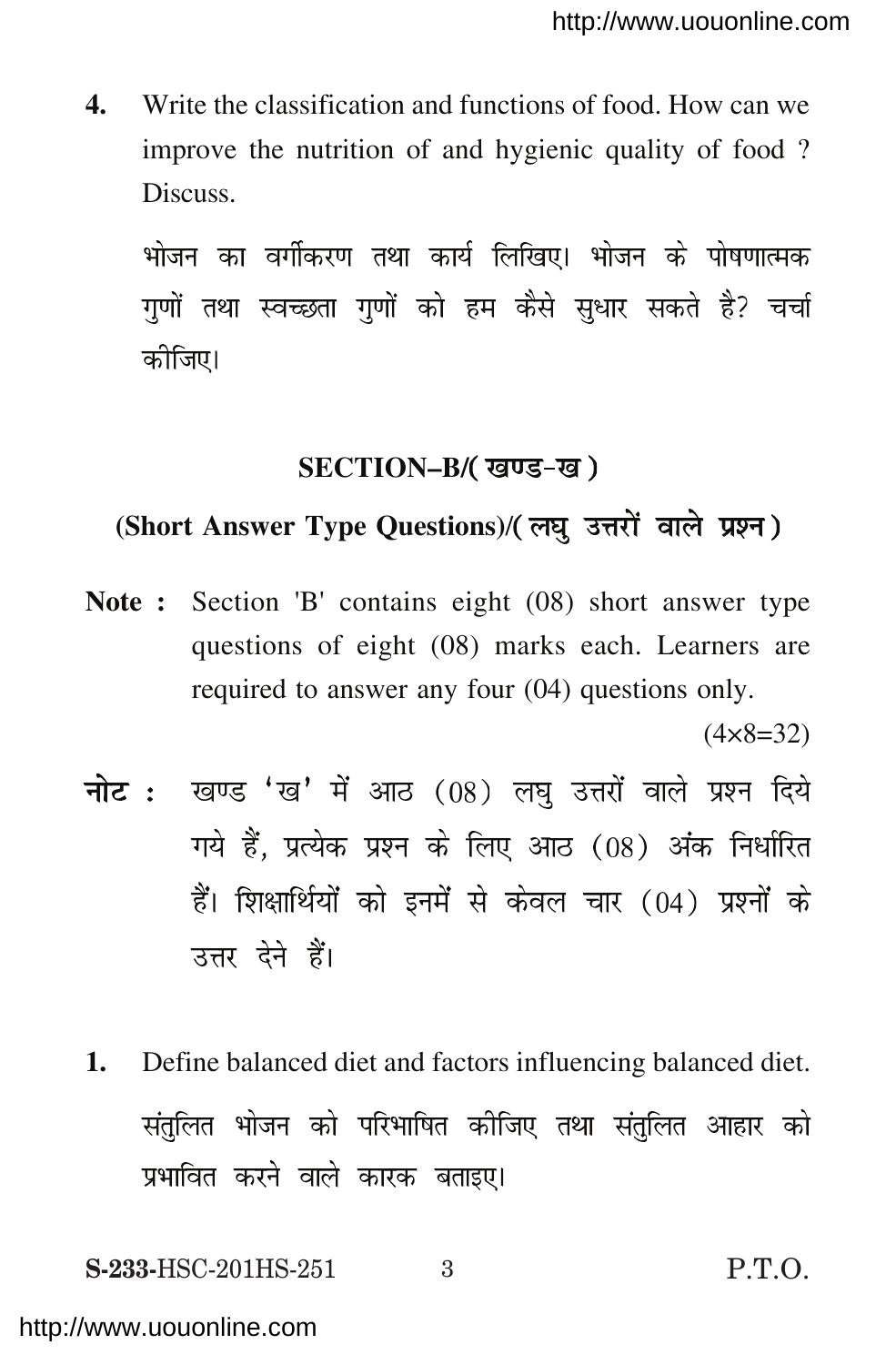**2.** Discuss the method to retain nutritive value of food products during pre-paration and cooking of food ?

भोजन बनाने की पूर्व–तैयारी तथा भोजन पकाते समय भोजन के पोषणात्मक मूल्य को किस प्रकार बनाए रखा जा सकता है? चर्चा कोजिए।

- **3.** Write about sources, classification and functions of fat. वसा के स्रोत, वर्गीकरण तथा कार्य के विषय में लिखिए।
- **4.** Give the structure and composition of wheat. गेहूँ की संरचना तथा संगठन बताइए।
- **5.** Explain the traditional methods of cooking. भोजन पकाने की परम्परागत विधियों का वर्णन कीजिए।
- **6.** What are the nutritional requirement of a pregnant lady. Plan one day diet for a pregnant woman. गर्भवती स्त्री की पोषण आवश्यकताएँ क्या होती हैं? एक गर्भवती स्त्री के लिए एक दिन की आहार तालिका बनाइए।
- **7.** Write about need and importance of food fortification ? भोजन प्रबलीकरण की आवश्यकता तथा महत्त्व के विषय मे लिखिए।

**S-233-HSC-201HS-251** 4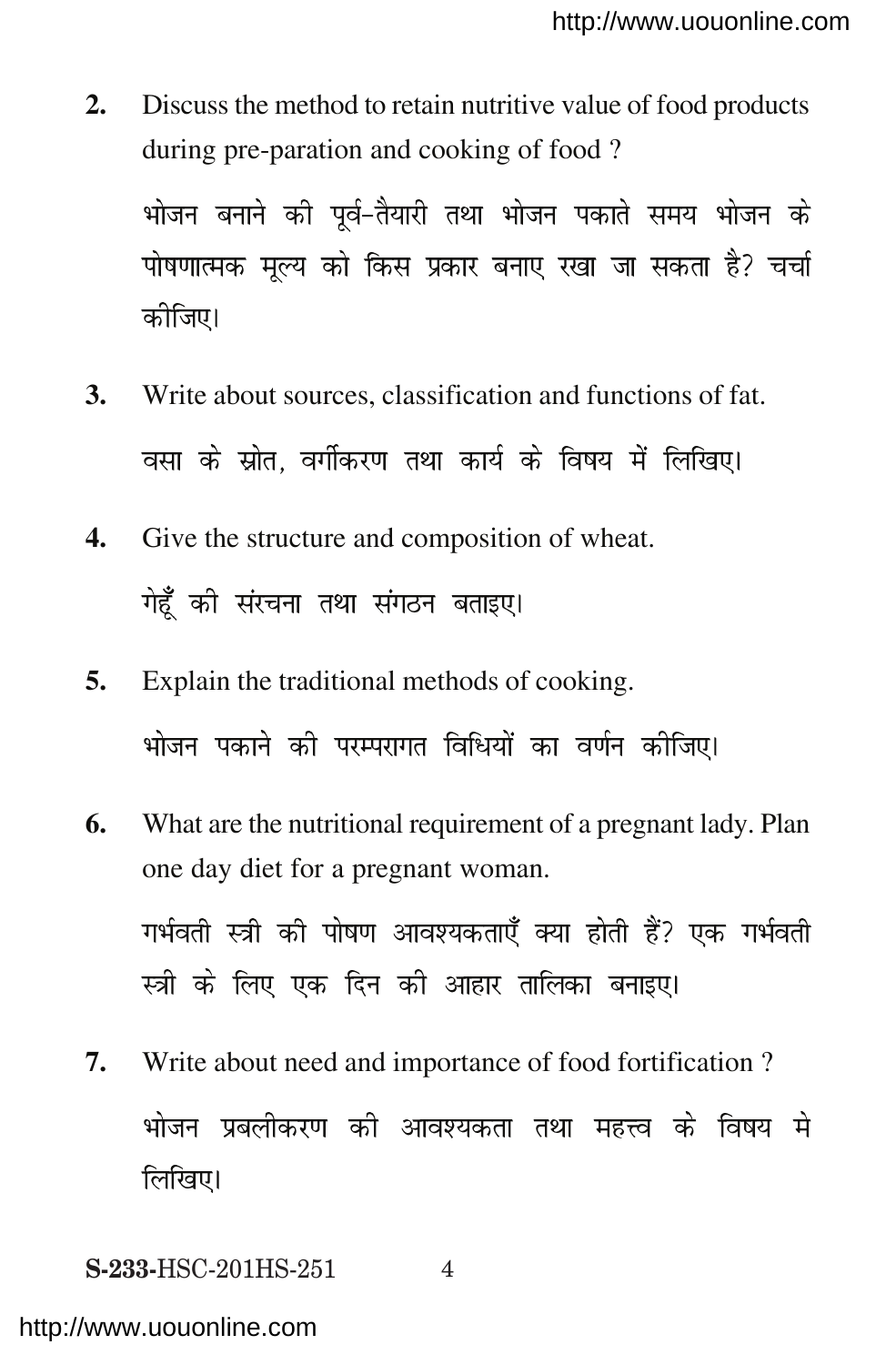**8.** Give the classification and uses of vegetables.

सब्जियों का वर्गीकरण तथा उपयोग बताइए।

# **SECTION–C/**

**(Objective Type Questions)**/

- **Note :** Section 'C' contains ten (10) objective type questions of one (01) mark each. All the questions of this section are compulsory.  $(10\times1=10)$
- नोट: खण्ड 'ग' में दस (10) तथ्यनिष्ठ प्रश्न दिये गये हैं, प्रत्येक प्रश्न के लिए एक (01) अंक निर्धारित है। इस खण्ड के सभी प्रश्न अनिवार्य हैं।

Indicate whether the following statements are True or False.

इंगित कीजिए निम्नलिखित कथन सत्य है या असत्य।

- **1.** Protein present in milk is casein. दूध में उपस्थित प्रोटीन केसीन है।
- **2.** The requirement of iron descreases during pregnancy. गर्भावस्था में लौहे की आवश्यकता घट जाती है।
- **3.** Water soluble vitamins are lost during boiling process. उबालने की प्रक्रिया में जल घुलनशील विटामिन का ह्रास होता है।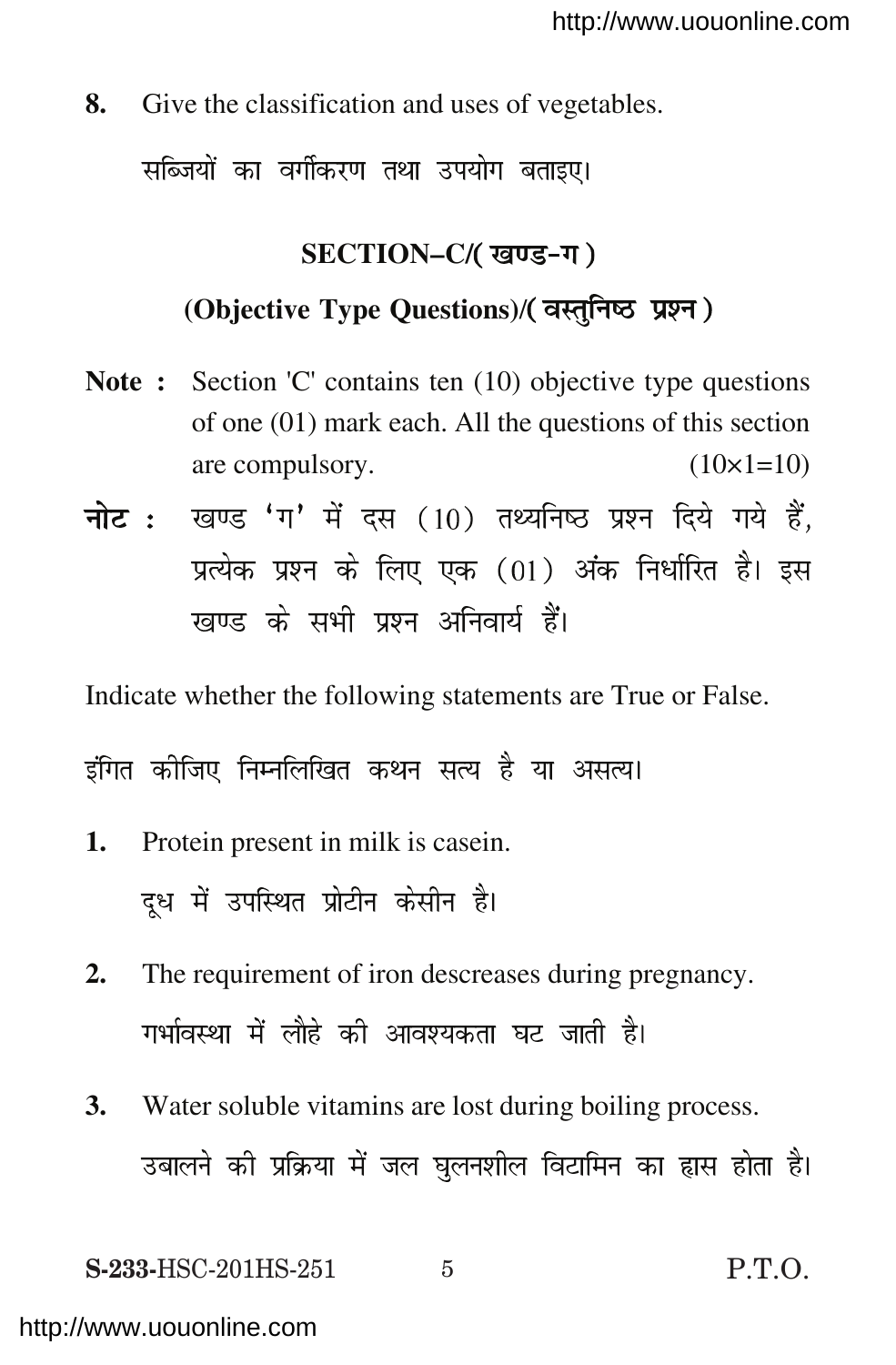- **4.** The RDA for energy is higher for women than men. पुरुषों की अपेक्षा महिलाओं के लिए ऊर्जा की प्रस्तावित दैनिक मात्रा अधिक होती है।
- **5.** Coffee is a carbonated beverage. कॉफी कार्बोनेटेड पेय पदार्थ है।

Fill in the blanks :

रिक्त स्थानों की पूर्ति कीजिए:

**6.** .............. means partial or complete replacement of one or more food items without major changes of nutrients.

.................. से तात्पर्य एक या अधिक भोज्य पदार्थों को पूर्ण या आंशिक रूप से इस प्रकार बदला जाना कि उनके पोषक तत्वों में ज्यादा अन्तर ना हो।

- **7.** ............... is an example of fermented food product. ............... एक खमीरीकृत भोज्य पदार्थ का उदाहरण है।
- **8.** Cereals are deficient in .............. essential amino acid. अनाज ............... आवश्यक अमीनो अम्ल में हीन होते हैं।
- **9.** Deficiency of Vitamin C leads to .............. disease. विटामिन C की कमी से ............... रोग होता है।

**S-233-HSC-201HS-251** 6